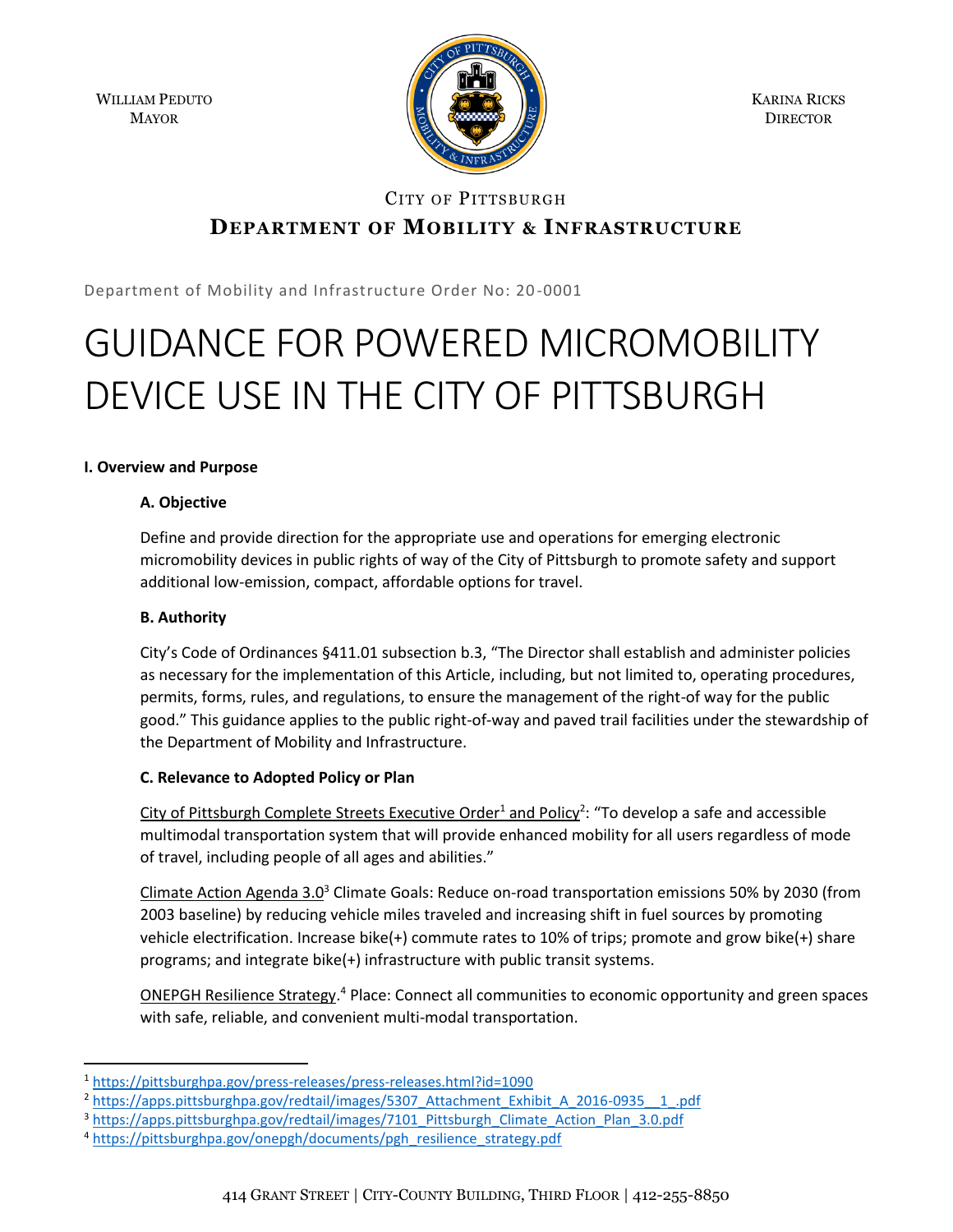#### Department of Mobility and Infrastructure Principles:

- 1. No one dies traveling on city streets.
- 2. Every household can get to fresh fruits and vegetables within 20 minutes travel of home, without the requirement of a private automobile.
- 3. All trips less than one-mile in distance are joyfully made by non-auto modes.
- 4. No household must spend more than 45% of household income on basic housing and necessary transportation (H+T Index).

#### **D. Need.**

Electric powered micromobility devices are an emerging form of urban mobility. Ownership and use of these devices have grown exponentially in the City of Pittsburgh over the past many months. However, aside from electric pedal assist bicycles, as of the date of this Director's Order, these devices are not clearly categorized in the Pennsylvania Vehicle Code.<sup>5</sup> The lack of clear guidance is contributing to conflict and confusion on city streets at a time when there is more demand for safe personal travel at a physical distance from one another on our local streets. These devices are currently being operated on sidewalks, bicycle lanes and travel lanes on all classes of local street throughout the city, which leads to public safety concerns. The City does not wish to penalize people who use these devices in a safe and responsible manner yet the lack of guidance makes enforcement against dangerous or irresponsible use challenging.

This Guidance provides a local definition of powered micromobility devices and defines appropriate operation and use in the City of Pittsburgh with the intent to promote safe and harmonious operations in the public right of way.

#### **II. GUIDANCE.**

 $\overline{\phantom{a}}$ 

#### **A. Definition: Powered Micromobility Device (PMD)**

A mobility device with one to four wheels that weighs less than 200 lbs., is capable of a speed not more than 25 miles per hour on a level surface when powered by the motor source only, and is fully or partially propelled by electricity. To note: this does not include:

- i.) Wheelchairs or powered mobility devices specifically designed for and used by an individual with a mobility-related disability;
- ii.) Motorized pedalcycle or pedalcycle with electric assist as defined in the Pennsylvania Vehicle Code;<sup>6</sup> or
- iii.) Mopeds or motor-driven cycles as defined by the Pennsylvania Vehicle Code.<sup>7</sup>

<sup>5</sup>[https://www.dmv.pa.gov/Information-Centers/Laws-Regulations/Pages/PA-Vehicle-Code-\(Title-75\).aspx](https://www.dmv.pa.gov/Information-Centers/Laws-Regulations/Pages/PA-Vehicle-Code-(Title-75).aspx) <sup>6</sup><https://www.legis.state.pa.us/cfdocs/legis/LI/consCheck.cfm?txtType=HTM&ttl=75&div=0&chpt=1&sctn=2&subsctn=0> 7<http://www.dot.state.pa.us/Public/DVSPubsForms/BMV/BMV%20Fact%20Sheets/fs-momo.pdf>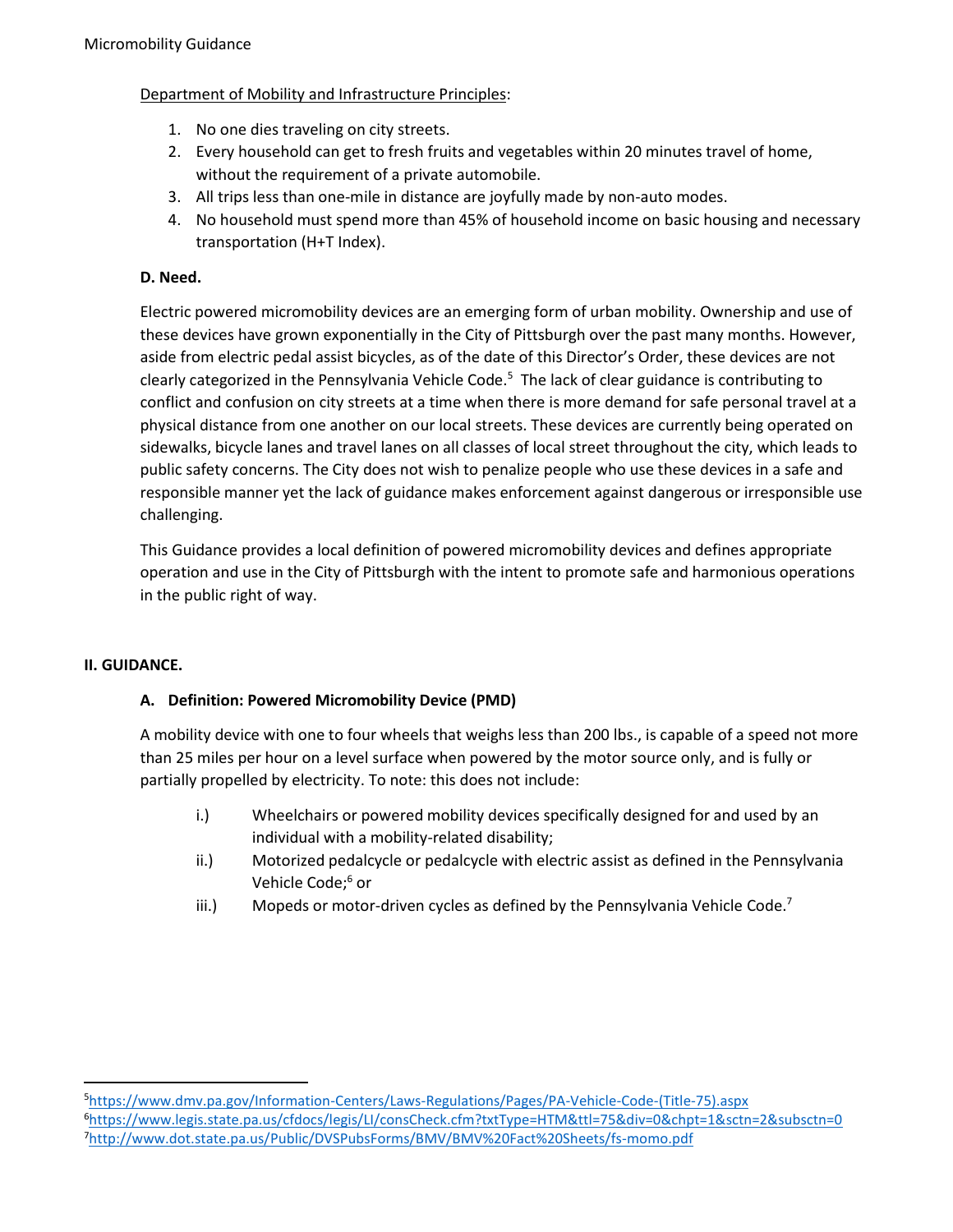#### Micromobility Guidance

This guidance establishes three classes of Powered Micromobility Devices:

|        | Device<br><b>Characteristics</b>                                                       | <b>Permitted Operating</b><br>Location(s)                                                                             | Prohibited<br>Operating<br>Location(s)        | Sample Device<br><b>Types</b>                                                                                           |
|--------|----------------------------------------------------------------------------------------|-----------------------------------------------------------------------------------------------------------------------|-----------------------------------------------|-------------------------------------------------------------------------------------------------------------------------|
| Type A | - Top operating speed <<br>10 MPH<br>- Weight $<$ 45 lbs.<br>- No throttle             | - Bike(+) facilities<br>- Non-commercial<br>sidewalks<br>- Paved multi-use paths<br>or trails<br>- Allowable roadways |                                               | - Hoverboards<br>- Powered skates<br>- Mini Segways                                                                     |
| Type B | - Top operating speed <<br>20 MPH<br>- Weight $<$ 100 lbs.<br>- May have throttle      | - Bike(+) facilities<br>- Paved multi-use paths<br>or trails<br>- Allowable roadways                                  | - Any sidewalk                                | - Powered standing<br>scooters<br>- Small powered<br>seated scooters<br>- Powered<br>skateboards<br>- Powered unicycles |
| Type C | - Top operating speed 20<br>- 25 MPH<br>- Weight 100 - 200 lbs.<br>- May have throttle | - Bike(+) facilities (if<br>device is <4' wide)<br>- Allowable roadways                                               | - Multi-use<br>paths or trails<br>- Sidewalks | - Large seated<br>scooters                                                                                              |

#### **B. Operating Guidance:**

- 1. A PMD may not operate on any state routes except in designated bike+ facilities, where provided and allowed.
- 2. Type A and B PMDs may not operate on city streets posted at 30 mph or greater unless traveling in a designated bike+ facility.
- 3. Usage of a Type B or C PMD is prohibited on a sidewalk unless otherwise specified by signage or markings.
- 4. Type C PMDs may not operate on multi-use trails. The maximum permissible speed on trails by any users is 15 MPH.
- 5. A PMD or any other vehicle must not exceed speeds of 20 mph in a bike+ facility. Persons operating a PMD on multi-use paths or trails must adhere to the posted rules associated to that path or trail.
- 6. Persons operating a PMD must yield to pedestrians on sidewalks, paths or trails and at all crosswalks. A person traveling on a PMD must give an audible signal to pedestrians before passing them.
- 7. A PMD must have reflectors or lights on the front, rear, and sides. The presence of white lights on the front of the device and red lights on the rear of the device is highly encouraged. PMDs must have front and rear lights when operating on the public right of way between dawn and dusk.
- 8. PMDs must be parked securely and in such a location and manner so as to not obstruct any other travel way, including vehicle lane, bike(+) facility or minimum 5 foot clear sidewalk width.